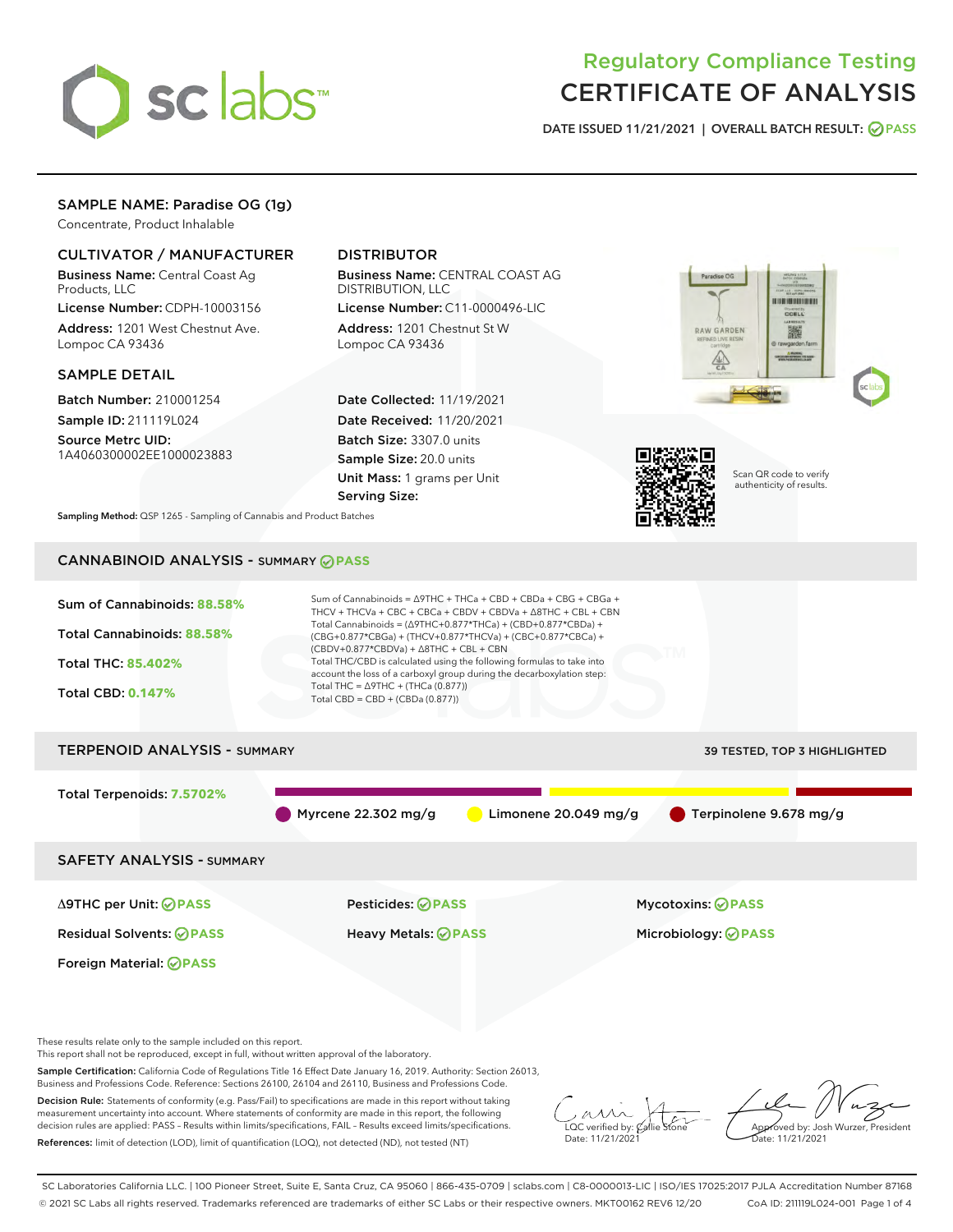

Terpene analysis utilizing gas chromatography-flame ionization detection (GC-



PARADISE OG (1G) | DATE ISSUED 11/21/2021 | OVERALL BATCH RESULT:  $\bigcirc$  PASS

TERPENOID TEST RESULTS - 11/21/2021

### CANNABINOID TEST RESULTS - 11/20/2021 2 PASS

Tested by high-performance liquid chromatography with diode-array detection (HPLC-DAD). **Method:** QSP 1157 - Analysis of Cannabinoids by HPLC-DAD

#### TOTAL CANNABINOIDS: **88.58%**

Total Cannabinoids (Total THC) + (Total CBD) + (Total CBG) + (Total THCV) + (Total CBC) + (Total CBDV) + ∆8THC + CBL + CBN

TOTAL THC: **85.402%** Total THC (∆9THC+0.877\*THCa)

TOTAL CBD: **0.147%**

Total CBD (CBD+0.877\*CBDa)

TOTAL CBG: 2.275% Total CBG (CBG+0.877\*CBGa)

TOTAL THCV: 0.61% Total THCV (THCV+0.877\*THCVa)

TOTAL CBC: ND Total CBC (CBC+0.877\*CBCa)

TOTAL CBDV: ND Total CBDV (CBDV+0.877\*CBDVa)

| <b>COMPOUND</b>            | LOD/LOQ<br>(mg/g) | <b>MEASUREMENT</b><br><b>UNCERTAINTY</b><br>(mg/g) | <b>RESULT</b><br>(mg/g) | <b>RESULT</b><br>(%) |
|----------------------------|-------------------|----------------------------------------------------|-------------------------|----------------------|
| <b>A9THC</b>               | 0.06/0.26         | ±29.378                                            | 854.02                  | 85.402               |
| <b>CBG</b>                 | 0.06/0.19         | ±0.896                                             | 22.75                   | 2.275                |
| <b>THCV</b>                | 0.1/0.2           | ±0.30                                              | 6.1                     | 0.61                 |
| <b>CBN</b>                 | 0.1/0.3           | ±0.10                                              | 1.5                     | 0.15                 |
| <b>CBD</b>                 | 0.07/0.29         | ±0.068                                             | 1.47                    | 0.147                |
| $\triangle$ 8THC           | 0.1 / 0.4         | N/A                                                | <b>ND</b>               | <b>ND</b>            |
| <b>THCa</b>                | 0.05/0.14         | N/A                                                | <b>ND</b>               | <b>ND</b>            |
| <b>THCVa</b>               | 0.07/0.20         | N/A                                                | <b>ND</b>               | <b>ND</b>            |
| <b>CBDa</b>                | 0.02/0.19         | N/A                                                | <b>ND</b>               | <b>ND</b>            |
| <b>CBDV</b>                | 0.04 / 0.15       | N/A                                                | <b>ND</b>               | <b>ND</b>            |
| <b>CBDVa</b>               | 0.03 / 0.53       | N/A                                                | <b>ND</b>               | <b>ND</b>            |
| <b>CBGa</b>                | 0.1 / 0.2         | N/A                                                | <b>ND</b>               | <b>ND</b>            |
| <b>CBL</b>                 | 0.06 / 0.24       | N/A                                                | <b>ND</b>               | <b>ND</b>            |
| <b>CBC</b>                 | 0.2 / 0.5         | N/A                                                | <b>ND</b>               | <b>ND</b>            |
| <b>CBCa</b>                | 0.07/0.28         | N/A                                                | <b>ND</b>               | <b>ND</b>            |
| <b>SUM OF CANNABINOIDS</b> |                   |                                                    | 885.8 mg/g              | 88.58%               |

#### **UNIT MASS: 1 grams per Unit**

| ∆9THC per Unit                        | 1120 per-package limit | 854.02 mg/unit | <b>PASS</b> |
|---------------------------------------|------------------------|----------------|-------------|
| <b>Total THC per Unit</b>             |                        | 854.02 mg/unit |             |
| <b>CBD</b> per Unit                   |                        | $1.47$ mg/unit |             |
| <b>Total CBD per Unit</b>             |                        | $1.47$ mg/unit |             |
| Sum of Cannabinoids<br>per Unit       |                        | 885.8 mg/unit  |             |
| <b>Total Cannabinoids</b><br>per Unit |                        | 885.8 mg/unit  |             |

| <b>COMPOUND</b>        | LOD/LOQ<br>(mg/g) | <b>MEASUREMENT</b><br><b>UNCERTAINTY</b><br>(mg/g) | <b>RESULT</b><br>(mg/g) | <b>RESULT</b><br>(%) |
|------------------------|-------------------|----------------------------------------------------|-------------------------|----------------------|
| <b>Myrcene</b>         | 0.008 / 0.025     | ±0.2877                                            | 22.302                  | 2.2302               |
| Limonene               | 0.005 / 0.016     | ±0.2867                                            | 20.049                  | 2.0049               |
| Terpinolene            | 0.008 / 0.026     | ±0.1984                                            | 9.678                   | 0.9678               |
| $\beta$ Caryophyllene  | 0.004 / 0.012     | ±0.1926                                            | 5.410                   | 0.5410               |
| $\beta$ Pinene         | 0.004 / 0.014     | ±0.0397                                            | 3.448                   | 0.3448               |
| $\alpha$ Pinene        | 0.005 / 0.017     | ±0.0295                                            | 3.432                   | 0.3432               |
| Ocimene                | 0.011 / 0.038     | ±0.0930                                            | 2.896                   | 0.2896               |
| Linalool               | 0.009 / 0.032     | ±0.0845                                            | 2.224                   | 0.2224               |
| $\alpha$ Humulene      | 0.009 / 0.029     | ±0.0417                                            | 1.299                   | 0.1299               |
| Fenchol                | 0.010 / 0.034     | ±0.0415                                            | 1.073                   | 0.1073               |
| <b>Terpineol</b>       | 0.016 / 0.055     | ±0.0573                                            | 0.933                   | 0.0933               |
| trans-ß-Farnesene      | 0.008 / 0.025     | ±0.0154                                            | 0.433                   | 0.0433               |
| Camphene               | 0.005 / 0.015     | ±0.0047                                            | 0.407                   | 0.0407               |
| $\alpha$ Phellandrene  | 0.006 / 0.020     | ±0.0045                                            | 0.333                   | 0.0333               |
| 3 Carene               | 0.005 / 0.018     | ±0.0040                                            | 0.284                   | 0.0284               |
| $\alpha$ Terpinene     | 0.005 / 0.017     | ±0.0037                                            | 0.245                   | 0.0245               |
| Borneol                | 0.005 / 0.016     | ±0.0079                                            | 0.189                   | 0.0189               |
| Caryophyllene<br>Oxide | 0.010 / 0.033     | ±0.0084                                            | 0.182                   | 0.0182               |
| $\gamma$ Terpinene     | 0.006 / 0.018     | ±0.0029                                            | 0.165                   | 0.0165               |
| Fenchone               | 0.009 / 0.028     | ±0.0039                                            | 0.134                   | 0.0134               |
| Guaiol                 | 0.009 / 0.030     | ±0.0056                                            | 0.118                   | 0.0118               |
| $\alpha$ Bisabolol     | 0.008 / 0.026     | ±0.0056                                            | 0.105                   | 0.0105               |
| p-Cymene               | 0.005 / 0.016     | ±0.0023                                            | 0.085                   | 0.0085               |
| <b>Nerolidol</b>       | 0.009 / 0.028     | ±0.0043                                            | 0.068                   | 0.0068               |
| Valencene              | 0.009 / 0.030     | ±0.0041                                            | 0.060                   | 0.0060               |
| Citronellol            | 0.003 / 0.010     | ±0.0022                                            | 0.046                   | 0.0046               |
| Eucalyptol             | 0.006 / 0.018     | ±0.0008                                            | 0.032                   | 0.0032               |
| Sabinene               | 0.004 / 0.014     | ±0.0004                                            | 0.030                   | 0.0030               |
| Sabinene Hydrate       | 0.006 / 0.022     | ±0.0010                                            | 0.026                   | 0.0026               |
| Nerol                  | 0.003 / 0.011     | ±0.0007                                            | 0.016                   | 0.0016               |
| (-)-Isopulegol         | 0.005 / 0.016     | N/A                                                | <b>ND</b>               | <b>ND</b>            |
| Camphor                | 0.006 / 0.019     | N/A                                                | <b>ND</b>               | ND                   |
| Isoborneol             | 0.004 / 0.012     | N/A                                                | <b>ND</b>               | ND                   |

Menthol 0.008 / 0.025 N/A ND ND R-(+)-Pulegone 0.003 / 0.011 N/A ND ND Geraniol 0.002 / 0.007 N/A ND ND Geranyl Acetate  $0.004 / 0.014$  N/A ND ND  $\alpha$  Cedrene  $0.005 / 0.016$  N/A ND ND Cedrol 0.008 / 0.027 N/A ND ND TOTAL TERPENOIDS 75.702 mg/g 7.5702%

SC Laboratories California LLC. | 100 Pioneer Street, Suite E, Santa Cruz, CA 95060 | 866-435-0709 | sclabs.com | C8-0000013-LIC | ISO/IES 17025:2017 PJLA Accreditation Number 87168 © 2021 SC Labs all rights reserved. Trademarks referenced are trademarks of either SC Labs or their respective owners. MKT00162 REV6 12/20 CoA ID: 211119L024-001 Page 2 of 4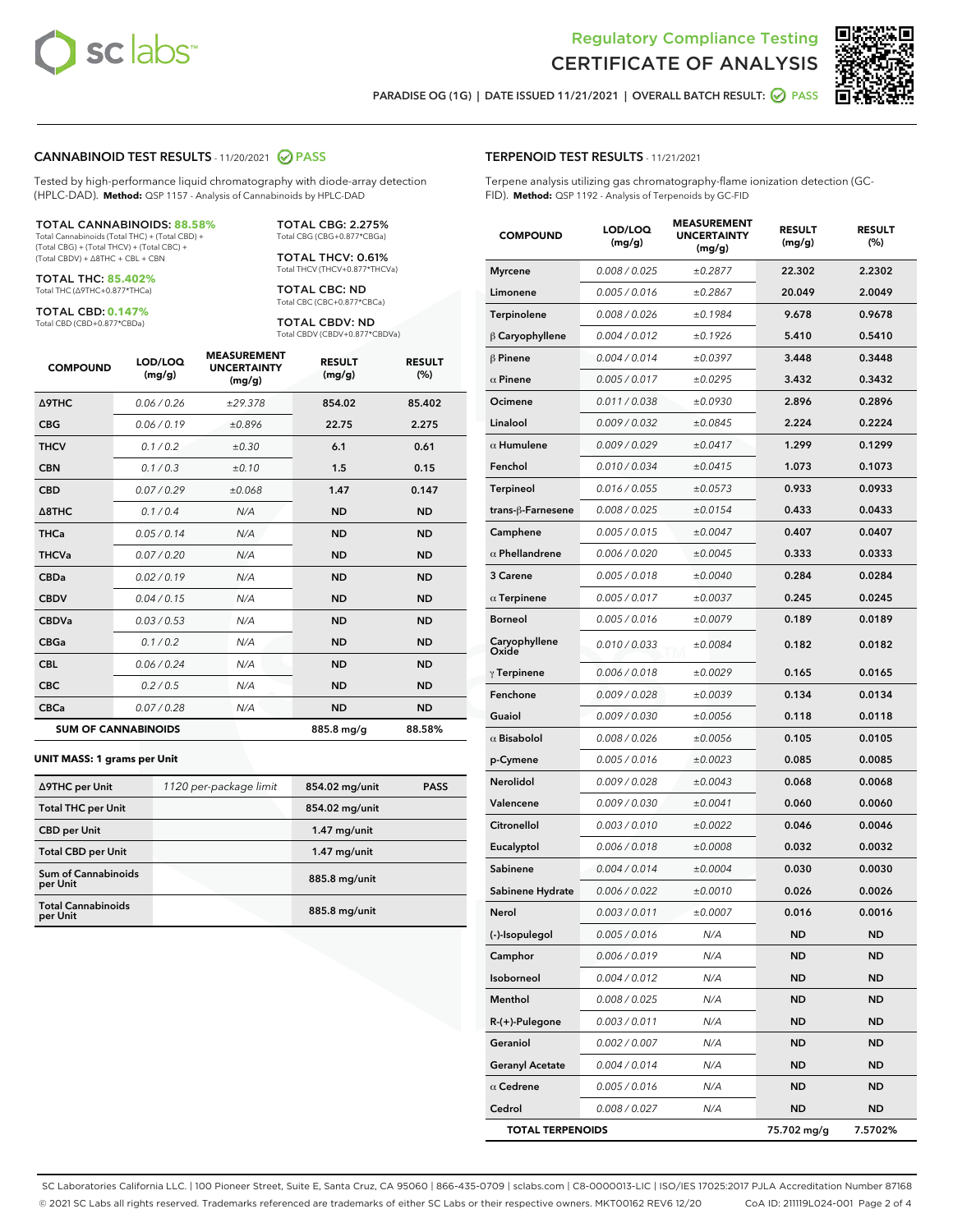



PARADISE OG (1G) | DATE ISSUED 11/21/2021 | OVERALL BATCH RESULT: O PASS

# CATEGORY 1 PESTICIDE TEST RESULTS - 11/21/2021 2 PASS

Pesticide and plant growth regulator analysis utilizing high-performance liquid chromatography-mass spectrometry (HPLC-MS) or gas chromatography-mass spectrometry (GC-MS). \*GC-MS utilized where indicated. **Method:** QSP 1212 - Analysis of Pesticides and Mycotoxins by LC-MS or QSP 1213 - Analysis of Pesticides by GC-MS

| <b>COMPOUND</b>             | LOD/LOQ<br>$(\mu g/g)$ | <b>ACTION</b><br><b>LIMIT</b><br>$(\mu g/g)$ | <b>MEASUREMENT</b><br><b>UNCERTAINTY</b><br>$(\mu g/g)$ | <b>RESULT</b><br>$(\mu g/g)$ | <b>RESULT</b> |
|-----------------------------|------------------------|----------------------------------------------|---------------------------------------------------------|------------------------------|---------------|
| Aldicarb                    | 0.03 / 0.08            | $\geq$ LOD                                   | N/A                                                     | <b>ND</b>                    | <b>PASS</b>   |
| Carbofuran                  | 0.02/0.05              | $\geq$ LOD                                   | N/A                                                     | <b>ND</b>                    | <b>PASS</b>   |
| Chlordane*                  | 0.03 / 0.08            | $\ge$ LOD                                    | N/A                                                     | <b>ND</b>                    | <b>PASS</b>   |
| Chlorfenapyr*               | 0.03/0.10              | $\ge$ LOD                                    | N/A                                                     | <b>ND</b>                    | <b>PASS</b>   |
| Chlorpyrifos                | 0.02 / 0.06            | $\ge$ LOD                                    | N/A                                                     | <b>ND</b>                    | <b>PASS</b>   |
| Coumaphos                   | 0.02 / 0.07            | $\ge$ LOD                                    | N/A                                                     | <b>ND</b>                    | <b>PASS</b>   |
| Daminozide                  | 0.02 / 0.07            | $\ge$ LOD                                    | N/A                                                     | <b>ND</b>                    | <b>PASS</b>   |
| <b>DDVP</b><br>(Dichlorvos) | 0.03/0.09              | $\ge$ LOD                                    | N/A                                                     | <b>ND</b>                    | <b>PASS</b>   |
| Dimethoate                  | 0.03 / 0.08            | $\ge$ LOD                                    | N/A                                                     | <b>ND</b>                    | <b>PASS</b>   |
| Ethoprop(hos)               | 0.03/0.10              | $\ge$ LOD                                    | N/A                                                     | <b>ND</b>                    | <b>PASS</b>   |
| Etofenprox                  | 0.02/0.06              | $\ge$ LOD                                    | N/A                                                     | <b>ND</b>                    | <b>PASS</b>   |
| Fenoxycarb                  | 0.03/0.08              | $\ge$ LOD                                    | N/A                                                     | <b>ND</b>                    | <b>PASS</b>   |
| Fipronil                    | 0.03/0.08              | $\ge$ LOD                                    | N/A                                                     | <b>ND</b>                    | <b>PASS</b>   |
| Imazalil                    | 0.02 / 0.06            | $\ge$ LOD                                    | N/A                                                     | <b>ND</b>                    | <b>PASS</b>   |
| <b>Methiocarb</b>           | 0.02 / 0.07            | $\ge$ LOD                                    | N/A                                                     | <b>ND</b>                    | <b>PASS</b>   |
| Methyl<br>parathion         | 0.03/0.10              | $\ge$ LOD                                    | N/A                                                     | <b>ND</b>                    | <b>PASS</b>   |
| <b>Mevinphos</b>            | 0.03/0.09              | $\ge$ LOD                                    | N/A                                                     | <b>ND</b>                    | <b>PASS</b>   |
| Paclobutrazol               | 0.02 / 0.05            | $\ge$ LOD                                    | N/A                                                     | <b>ND</b>                    | <b>PASS</b>   |
| Propoxur                    | 0.03/0.09              | $\ge$ LOD                                    | N/A                                                     | <b>ND</b>                    | <b>PASS</b>   |
| Spiroxamine                 | 0.03 / 0.08            | $\ge$ LOD                                    | N/A                                                     | <b>ND</b>                    | <b>PASS</b>   |
| <b>Thiacloprid</b>          | 0.03/0.10              | $\ge$ LOD                                    | N/A                                                     | <b>ND</b>                    | <b>PASS</b>   |
|                             |                        |                                              |                                                         |                              |               |

# CATEGORY 2 PESTICIDE TEST RESULTS - 11/21/2021 @ PASS

| <b>COMPOUND</b>          | LOD/LOO<br>$(\mu g/g)$ | <b>ACTION</b><br>LIMIT<br>$(\mu g/g)$ | <b>MEASUREMENT</b><br><b>UNCERTAINTY</b><br>$(\mu g/g)$ | <b>RESULT</b><br>$(\mu g/g)$ | <b>RESULT</b> |  |
|--------------------------|------------------------|---------------------------------------|---------------------------------------------------------|------------------------------|---------------|--|
| Abamectin                | 0.03/0.10              | 0.1                                   | N/A                                                     | <b>ND</b>                    | <b>PASS</b>   |  |
| Acephate                 | 0.02/0.07              | 0.1                                   | N/A                                                     | <b>ND</b>                    | <b>PASS</b>   |  |
| Acequinocyl              | 0.02/0.07              | 0.1                                   | N/A                                                     | <b>ND</b>                    | <b>PASS</b>   |  |
| Acetamiprid              | 0.02/0.05              | 0.1                                   | N/A                                                     | <b>ND</b>                    | <b>PASS</b>   |  |
| Azoxystrobin             | 0.02/0.07              | 0.1                                   | N/A                                                     | <b>ND</b>                    | <b>PASS</b>   |  |
| <b>Bifenazate</b>        | 0.01/0.04              | 0.1                                   | N/A                                                     | <b>ND</b>                    | <b>PASS</b>   |  |
| <b>Bifenthrin</b>        | 0.02/0.05              | 3                                     | N/A                                                     | <b>ND</b>                    | <b>PASS</b>   |  |
| <b>Boscalid</b>          | 0.03/0.09              | 0.1                                   | N/A                                                     | <b>ND</b>                    | <b>PASS</b>   |  |
| Captan                   | 0.19/0.57              | 0.7                                   | N/A                                                     | <b>ND</b>                    | <b>PASS</b>   |  |
| Carbaryl                 | 0.02/0.06              | 0.5                                   | N/A                                                     | <b>ND</b>                    | <b>PASS</b>   |  |
| Chlorantranilip-<br>role | 0.04/0.12              | 10                                    | N/A                                                     | <b>ND</b>                    | <b>PASS</b>   |  |
| Clofentezine             | 0.03/0.09              | 0.1                                   | N/A                                                     | <b>ND</b>                    | <b>PASS</b>   |  |

# CATEGORY 2 PESTICIDE TEST RESULTS - 11/21/2021 continued

| <b>COMPOUND</b>               | LOD/LOQ<br>(µg/g) | <b>ACTION</b><br>LIMIT<br>(µg/g) | <b>MEASUREMENT</b><br><b>UNCERTAINTY</b><br>(µg/g) | <b>RESULT</b><br>$(\mu g/g)$ | <b>RESULT</b> |
|-------------------------------|-------------------|----------------------------------|----------------------------------------------------|------------------------------|---------------|
| Cyfluthrin                    | 0.12 / 0.38       | $\overline{2}$                   | N/A                                                | <b>ND</b>                    | <b>PASS</b>   |
| Cypermethrin                  | 0.11 / 0.32       | 1                                | N/A                                                | <b>ND</b>                    | <b>PASS</b>   |
| Diazinon                      | 0.02 / 0.05       | 0.1                              | N/A                                                | <b>ND</b>                    | <b>PASS</b>   |
| Dimethomorph                  | 0.03 / 0.09       | $\overline{c}$                   | N/A                                                | <b>ND</b>                    | <b>PASS</b>   |
| Etoxazole                     | 0.02 / 0.06       | 0.1                              | N/A                                                | <b>ND</b>                    | <b>PASS</b>   |
| Fenhexamid                    | 0.03 / 0.09       | 0.1                              | N/A                                                | <b>ND</b>                    | <b>PASS</b>   |
| Fenpyroximate                 | 0.02 / 0.06       | 0.1                              | N/A                                                | <b>ND</b>                    | <b>PASS</b>   |
| Flonicamid                    | 0.03 / 0.10       | 0.1                              | N/A                                                | <b>ND</b>                    | <b>PASS</b>   |
| Fludioxonil                   | 0.03 / 0.10       | 0.1                              | N/A                                                | <b>ND</b>                    | <b>PASS</b>   |
| Hexythiazox                   | 0.02 / 0.07       | 0.1                              | N/A                                                | <b>ND</b>                    | <b>PASS</b>   |
| Imidacloprid                  | 0.04 / 0.11       | 5                                | N/A                                                | <b>ND</b>                    | <b>PASS</b>   |
| Kresoxim-methyl               | 0.02 / 0.07       | 0.1                              | N/A                                                | <b>ND</b>                    | <b>PASS</b>   |
| Malathion                     | 0.03 / 0.09       | 0.5                              | N/A                                                | <b>ND</b>                    | <b>PASS</b>   |
| Metalaxyl                     | 0.02 / 0.07       | $\overline{c}$                   | N/A                                                | ND                           | <b>PASS</b>   |
| Methomyl                      | 0.03 / 0.10       | $\mathbf{1}$                     | N/A                                                | <b>ND</b>                    | <b>PASS</b>   |
| Myclobutanil                  | 0.03 / 0.09       | 0.1                              | N/A                                                | <b>ND</b>                    | <b>PASS</b>   |
| Naled                         | 0.02 / 0.07       | 0.1                              | N/A                                                | <b>ND</b>                    | <b>PASS</b>   |
| Oxamyl                        | 0.04 / 0.11       | 0.5                              | N/A                                                | <b>ND</b>                    | <b>PASS</b>   |
| Pentachloronitro-<br>benzene* | 0.03 / 0.09       | 0.1                              | N/A                                                | ND                           | <b>PASS</b>   |
| Permethrin                    | 0.04 / 0.12       | 0.5                              | N/A                                                | <b>ND</b>                    | <b>PASS</b>   |
| Phosmet                       | 0.03 / 0.10       | 0.1                              | N/A                                                | <b>ND</b>                    | <b>PASS</b>   |
| Piperonylbu-<br>toxide        | 0.02 / 0.07       | 3                                | N/A                                                | <b>ND</b>                    | <b>PASS</b>   |
| Prallethrin                   | 0.03 / 0.08       | 0.1                              | N/A                                                | <b>ND</b>                    | <b>PASS</b>   |
| Propiconazole                 | 0.02 / 0.07       | 0.1                              | N/A                                                | <b>ND</b>                    | <b>PASS</b>   |
| Pyrethrins                    | 0.04 / 0.12       | 0.5                              | N/A                                                | <b>ND</b>                    | <b>PASS</b>   |
| Pyridaben                     | 0.02 / 0.07       | 0.1                              | N/A                                                | <b>ND</b>                    | <b>PASS</b>   |
| Spinetoram                    | 0.02 / 0.07       | 0.1                              | N/A                                                | <b>ND</b>                    | <b>PASS</b>   |
| Spinosad                      | 0.02 / 0.07       | 0.1                              | N/A                                                | <b>ND</b>                    | <b>PASS</b>   |
| Spiromesifen                  | 0.02 / 0.05       | 0.1                              | N/A                                                | <b>ND</b>                    | <b>PASS</b>   |
| Spirotetramat                 | 0.02 / 0.06       | 0.1                              | N/A                                                | <b>ND</b>                    | <b>PASS</b>   |
| Tebuconazole                  | 0.02 / 0.07       | 0.1                              | N/A                                                | <b>ND</b>                    | <b>PASS</b>   |
| Thiamethoxam                  | 0.03 / 0.10       | 5                                | N/A                                                | <b>ND</b>                    | <b>PASS</b>   |
| Trifloxystrobin               | 0.03 / 0.08       | 0.1                              | N/A                                                | <b>ND</b>                    | <b>PASS</b>   |

SC Laboratories California LLC. | 100 Pioneer Street, Suite E, Santa Cruz, CA 95060 | 866-435-0709 | sclabs.com | C8-0000013-LIC | ISO/IES 17025:2017 PJLA Accreditation Number 87168 © 2021 SC Labs all rights reserved. Trademarks referenced are trademarks of either SC Labs or their respective owners. MKT00162 REV6 12/20 CoA ID: 211119L024-001 Page 3 of 4